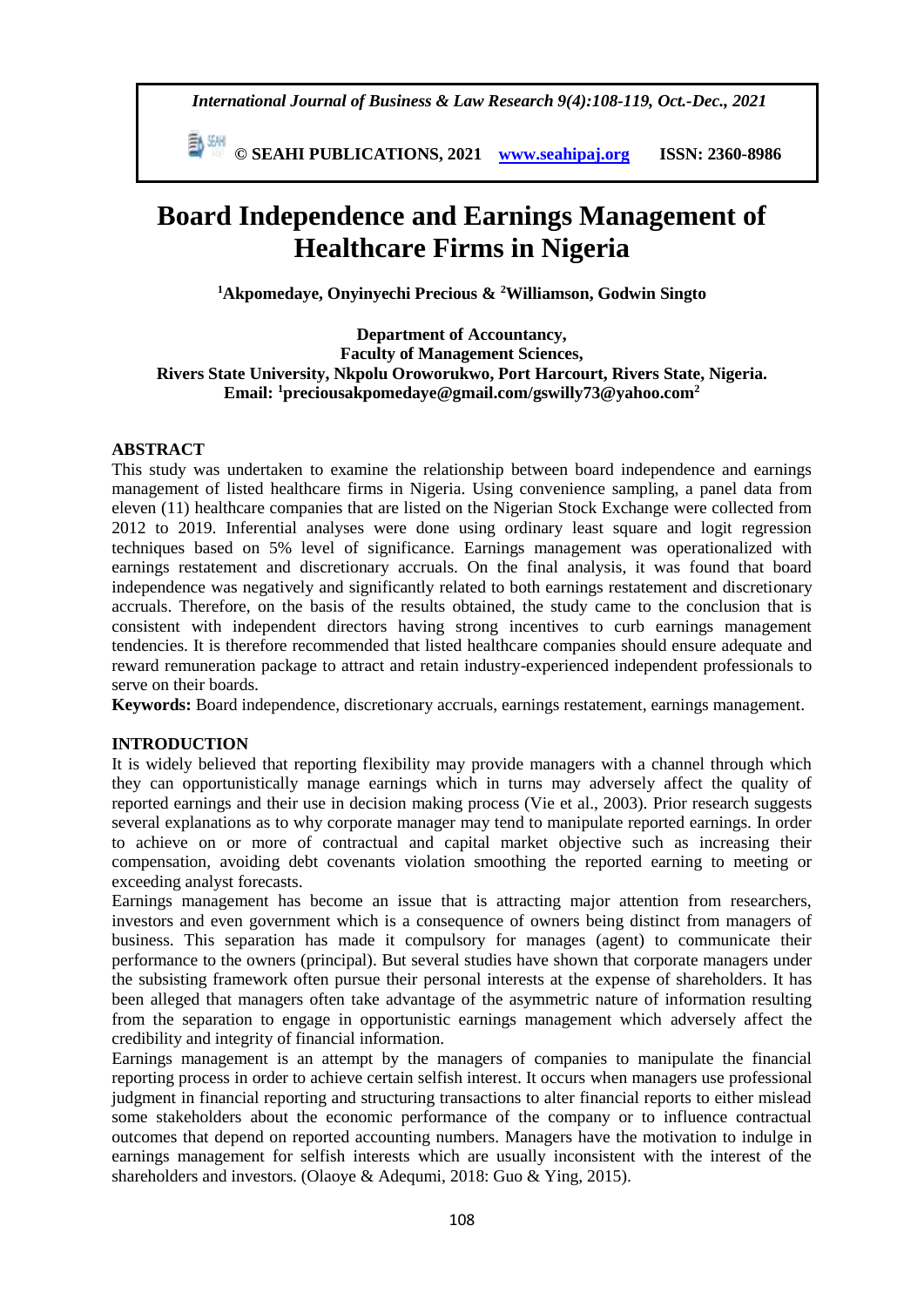Against the backdrop of mitigating the conflict of interest that follows the separation between corporate ownership and control and restraining the power of agent to exhibit opportunistic behavior in the management or an organizations earnings a number of scholars (Klein, 2002: Peasnell et al., 2000: Davidson et al., 2005: Lin & Hwang 2010) suggests independent adequate and effective board structure as the panacea.

Board independence is achieved when a majority of corporate board members have not been, and are not currently employed, by the company or its auditor and the board members' employer does not do a significant amount of business with the company. Put differently, board independence is achieved when the majority of the board is composed of independent directors (Klein, 2002; Beekes et al, 2004; Davidson, et al, 2005). An independent director (also sometimes known as an outside director) is a director (member) of a board of directors who does not have a material or pecuniary relationship with the company or related persons, except sitting fees. According to Kelton and Yang (2008), the capacity of the board to execute its monitoring role relies upon its independence from management and thus independent boards have a greater capacity to limit managerial opportunistic behavior and reduce managements' ability to withhold information. To this end, a negative relationship is expected between board independence and earnings management practices. This is because when viewed from the prism of agency theory, such a relationship is anchored on the hypothesis that effective monitoring of the board will bring about proper alignment between the interests of shareholders and managers.

Also, the CBN in 2014 revised the code of best practices for public companies which is primarily aimed at ensuring that the interest of all stakeholders are recognized and protected as much as possible. The Nigerian health sector occupies an important position in the Nigerian economy and contributes immensely to the development of the country but the financial failure in some listed healthcare firms in Nigeria (e.g. Reliance HMO, Smaart Health, Vision Plus Specialist Eye Clinic, Jspring Nutrition & Dietary Health Services, Mosak Distillenies Limited) that occurred irrespective of the publication of well audited financial statements called to question the integrity and credibility of such financial statements.

Although, substantial empirical research exists on the relationship between board independence and earnings management in Nigeria, the effect of board independence and earnings management has not received any known empirical attention in the healthcare sector of Nigeria.

Hence, this study seeks to investigate the relationship between beard independence and earnings management in the healthcare sector using data from healthcare firms listed on the Nigerian Stock Exchange.

## **LITERATURE REVIEW**

## **Theoretical Foundation**

There are several baseline theories for social and organizational research that underscore the current study. These includes but not limited to agency theory, stakeholders theory, stewardship theory and resource dependency theory. For the purpose of this study, the agency theory is adopted.

## **Agency Theory**

Agency theory has its roots in economic theory exposited by Alchian and Demsetz (1972), and further developed by Jensen and Meckling (1976). The theory focuses on the consequences of separation of ownership and control (Bhimani, 2008). It highlights relationship between principals (e.g. shareholders) and agents (e.g. Management). The theory postulates that managers tend to pursue their selfish interests at the detriment of shareholders' interests, when shareholders (who are the owners or principals of the company) hire agents to perform work wherein the principals delegate the running of the business to agents (Clarke, 2004). Thus, agency problems can arise when one party (the 'principals') contracts with another party (the 'agents') to make decisions on behalf of the principals. Agency problems may occur as agents can hide information and manage firms in their own interest. According to Jensen and Meckling (1976), agency problem is concerned with the consumption of perquisites by managers and other types of empire building. (La Porta *et al*., 2000).Thus agency theory suggests that public company owners should always exercise cautious vigilance in delegating controlling authority to managers over the affairs of the company. This is why corporate governance is necessary to intricately align the interest of managers (i.e. the agents) to that of the shareholders (i.e. the principals).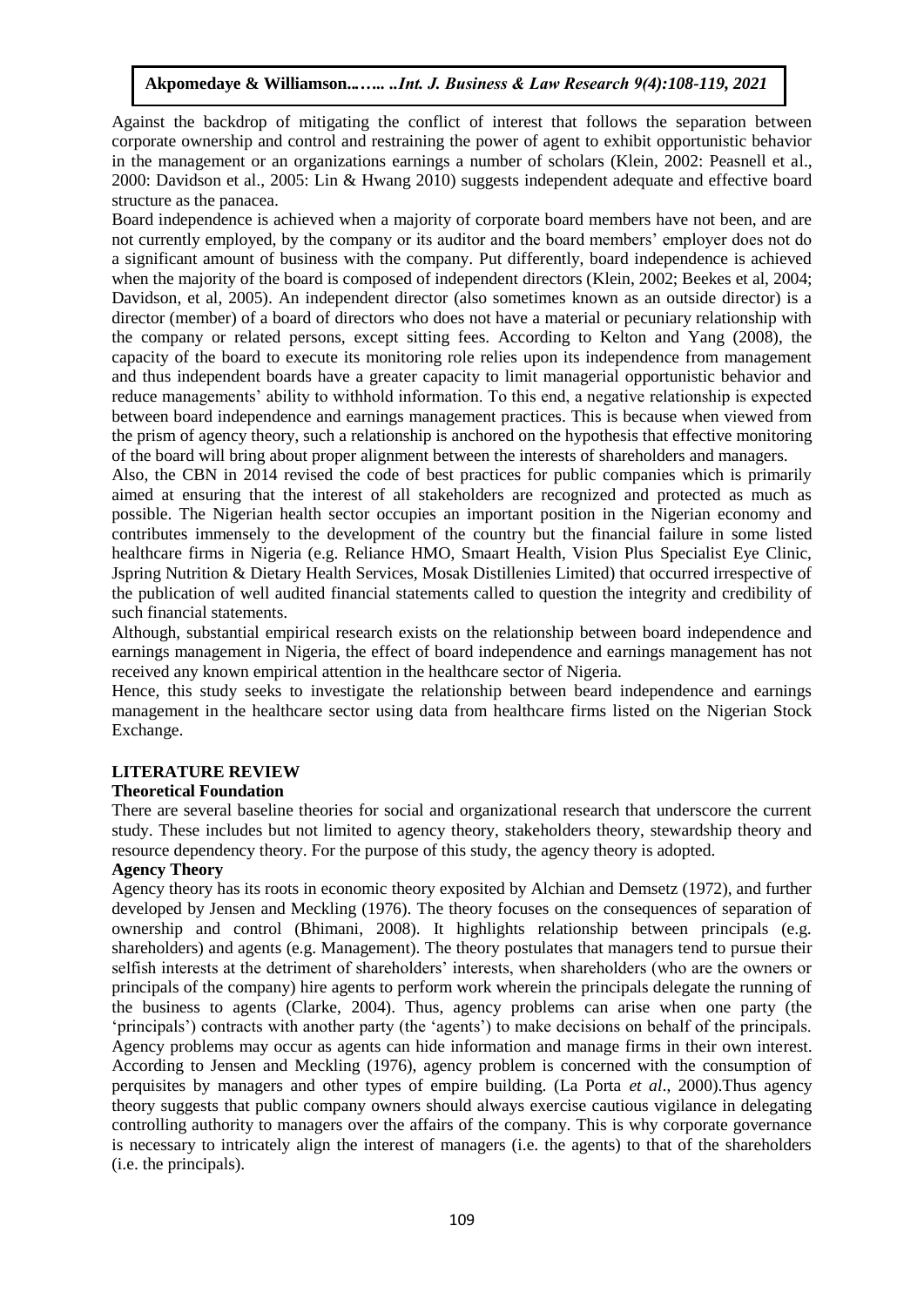In the agency theory shareholders expect the agents to act and make decisions in the principal's interest, but on the contrary, the agent may not necessarily make decisions in the best interest of the principals (Padilla 2000). They (agents) may be succumbed to self-interest, opportunistic behavior and falling short of congruence between the aspiration of the principal and the agent's pursuits. Thus, conflict of interest (agency problem) may occur as agent can hide information and manage firms in their own interest. Richardson (1998) noted that managers (agents) have an access to private information about the firm and its earnings which might not be available to the shareholders (principals). This is known as information asymmetry which can display itself in form of financial reports published by a firm. When information asymmetry is high, shareholders are unable to verify whether the published information represents the actual economic condition of the firm or not. Another short-coming of the principal – agent relationship is the agency cost.

The relevance of agency theory to this study cannot be made more obvious than the scholarly submission of Daily *et al*. (2003) when they identify two major factors which influence the prominence of agency theory. Firstly according to Daily *et al* (2003), the theory is conceptual and simple one that reduces firm to two participants: managers and shareholders; and second, the theory suggests that employees or managers in firms can be self-interested. Roberts (2004) argues that the remedy to agency problems within corporate governance involve acceptance of certain agency costs as either incentives or sanctions to align both the executives' and shareholders' interests. In essence, agency theory highlights the significant role of board structure to facilitate compliance by curtailing executives' self-serving inclinations to compensate their risk through opportunistic means (Lubatkin, 2005).

## **Conceptual Review**

**Board Independence:** Board independence is the complete and unconditional freedom of a corporate board from any bias, both in deed and appearance, to exercise its authority in discharging its statutory function without fear or favour. Put differently, it is the situation whereby the board is collectively seen and perceived to be carrying out its avowed duty without fear or favour. The notion of board independence in corporate governance fundamentally requires that the board of directors be independent of management and the company (Hermanson, 2003).

Who the board should comprise of is another very important tool for efficient governance. Prior studies have documented how board independence can reduce earning management (Jesen & Fama, 1983; Dechow & Dicheo, 2002; Peanell et al, 2000) because independent directors do not pursue selfinterest such as executive compensation and the misappropriation of assets, pressure from shareholders to meet or beat expectations of firm performance and the need to maintain personal reputation to the public.

**Earnings Management:** Corporate earning is the net income that represents a company's bottom line which has been recognized as a particularly most significant item in financial statements as they designate or signify the extent to which a company has engaged in value-added activities (Lev, 1989). Earnings management has an important area of research as if is capable of undermining the value of accounting document that can pass relevant facts to investors in an organized financial market. According to Musa & Luka (2014), earnings management could come from freedom of choices provided by accounting principles. Accounting principles allow agents (managers) of the firm to select among various reporting procedures and make assumptions in view of the peculiarity of their business environment. Earnings signal the direction of resource allocation in capital markets as the theoretical value of a company's stock is the present value of its future earnings. Hence, increased earnings represent an increase in company value, while decreased earnings signal a decrease in the value of a company (Lev, 1989). Because of the connecting issues that run through earnings, firm's value and private interests of firm's stakeholders, managers often resort to using their discretions to determine the outcome of earnings. For the purpose of this study, earnings management was operationalized with two constructs which are discretionary accruals and earnings restatement.

## **Empirical Review**

## **Board Independence and Earnings Management**

Kapoor & Goel (2019) studied the role of independent directors' diligence in restraining earnings management practices in the Indian context. Financial data were collected for eight years (2006-2013)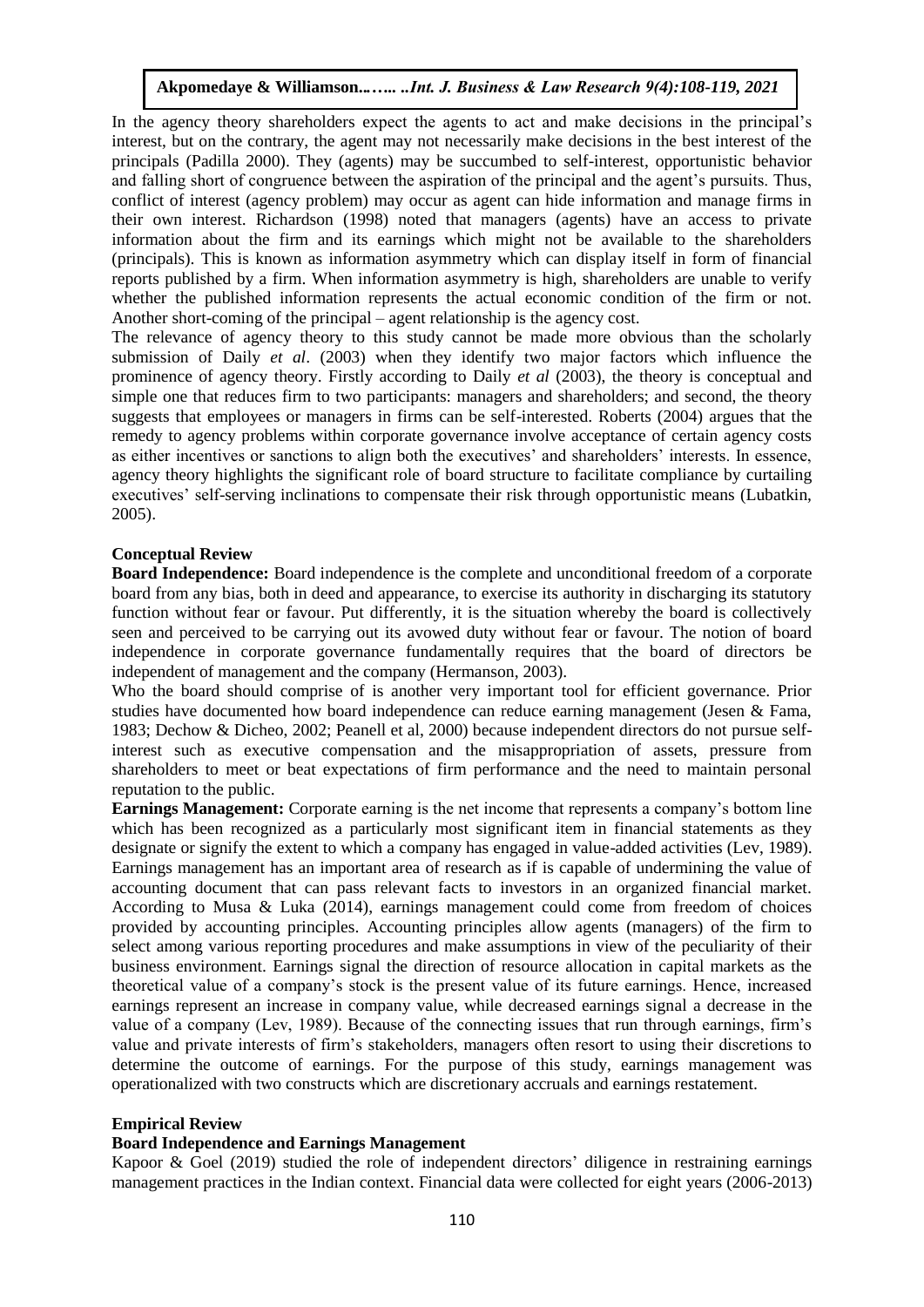from 305 listed companies with 1,830 firms' year observations. With a panel data for the regression model, the results suggest that the diligence of independent directors has a significant impact on earnings management. The findings support the agency theory and provide evidence of the role played by the board processes in restricting earnings management.

Alves(2014) examined whether board independence improves earnings quality in Portuguese listed companies. With a sample size of 33 non-financial companies from 2003 – 2010 and a total of 264 observation using ordinary least square (OLS) and two stage least square (2SLS) to analyze the data, the study found out that independent board members improve earnings quality by reducing earnings management. The result suggests that strengthening the independence of boards by appointing more independent board members is a positive step towards improving earnings quality.

Cheng et al (2015) carried out a study on how recent regulatory informed requiring majority board independence are effective in reducing earnings management. Using a sample size of 1,205 firms, the study analyzed their data with descriptive statistics using the Pearson's Product Moment Correlation. The results of the findings indicated that non-compliance firms with low information acquisition cost experience a significant reduction in earnings management compared with the other firms. The results hold that independent director's monitoring is more effective in a richer information environment.

Busirin et al (2015) studies the relationship between board independence and earnings manipulation in listed firms in Malaysia. The paper titled "how effective is board independence to the minatory of earnings manipulation" employed its data from 372 public listed companies in Malaysia from 2010 to 2013. Using Beneish profit model, the result indicates that higher number of independent directors will reduce the tendency of earnings manipulation.

Idris et al (2017) examines the moderating effect of family ownership over the relationship between board independence and earnings management. They had a total observation of 320 from 64 industrial firms on Amman Stock Exchange (ASE) for 2009 to 2013. Using regression model to analyze the data, the result documents that the relationship between board independence and earnings management becomes weak when there is an interaction with family ownership control. This result indicates that an increase in the percentage of independent directors to migrate earnings management is less likely to be influential in the case of family controlled firms.

Khali & Ozikan (2016) also investigated the relationship between board independence audit quality and earnings management in 125 Egyptian firms characterized by high ownership concentration and weak shareholder protection using 1,005 observations from non-financial firm over the period 2005 to 2012, the study found support for the notion that increasing the ratio of non-executive directors on the firm's board of directors or its audit committee may not be enough to adequately constrain earnings management.

Johan et al., (2008) examined the role of independent members on the board, competency and ownership in monitoring management particularly in providing more transparent and non misleading performance information. The study analyzed annual reports of 224 firms listed on Bursa Malaysia Main Board for 2002 and 2003 financial year. Using the multiple regression analysis model. The result indicated that the minimum composition of one-third independent director as suggested by the code of corporation governance in Malaysia is not adequate to monitor the management from earnings management practices.

Yohan (2017) provides empirical evidence on the effect of outside director's quality on firm value and earnings quality of Korean listed firms. The sample consists of 8,051 firm year observations in the listed non-financial institutions over the period of 15 years. The study found out that outside directors on board positively affect firm value but negatively related to earnings quality.

Park and Shin (2004) however did not find empirical support on the association between earnings management and board independence for their Canadian sample where the corporate governance is highly concentrated and a larger block holder controls the public traded firms in Canada.

Luo & Jejarii (2019) investigated the association between characteristics of the board and the level of earnings management. The sample used for the analysis was 203 listed firms in the Financial Times and Stock Exchange (FTSE) from 2012 to 2016. Data was analyzed using multiple regression and the study found out that CEO duality and board size are negatively related to the level of earnings management as significant level and also found out an insignificant evidence that board meetings and independence are related with earnings management.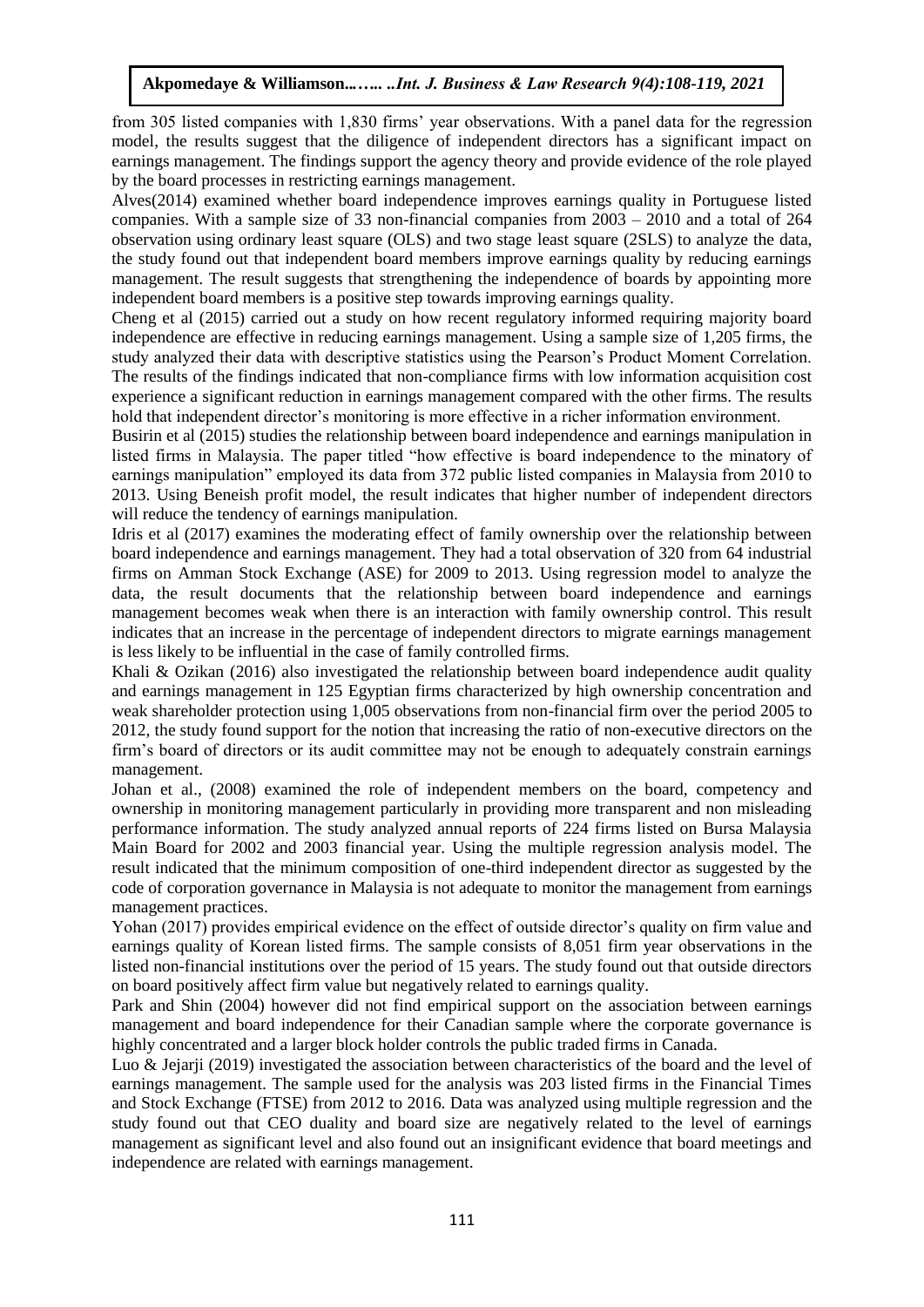Lippolis & Grimaldi (2020) analysed the relationship between board independence and the effectiveness of monitoring earnings manipulation. The study applied multiple regression model on data collected from 297 Italian listed company for the period 2014-2016. The research shows that independent directors are not, as in other context a factor that contributes to earnings quality.

# **Hypotheses Development**

## **Board Independence and Earnings Restatement**

Earnings restatement is the act or tendency to disclose amended financial statements due to discovery of material inaccuracy contained in the previous financial statements. In other words, it refers to the behavior of the listed company to restate the previously published financial report while discovering and correcting the errors in the previous financial report. When the current financial report is found to be in error or flawed, the listed company can take the initiative to make corresponding financial supplements or amendments, or it can be made according to the requirements of the auditor or regulatory department in the subsequent accounting period.

The consequence of earnings restatement can be far-reaching, from the perspective of listed firm. Anderson and Yohn (2002) and Nguyen and Puri (2014) prove that the share price will drop significantly after the financial restatement announcement, resulting in a significant negative abnormal return. Hribar and Jenkins (2004) found that restatement would lead to a decline in the company's expected future earnings and increase the company's cost of equity capital. According to different value models, the cost of equity capital would increase by an average of 7% within one month after the financial restatement, and the higher the company's financial bar, the higher the cost of equity capital. When restatement increases the company's uncertainty and risk, investors will require a higher rate of return to compensate for the future risk and increase the company's cost of capital.

Wilson (2006) and Chen et al. (2014) confirmed from the restatement of the content of earnings information that the company's earnings response coefficient will be significantly reduced after the financial statements are restated, which means that investors' confidence in the financial information system is received. The effect of restatement is reduced. The difference is that the former finds that the impact of restatement is short-lived, while the latter finds that the impact of restatement on investor confidence is long-term.

Kravet et al. (2010), Nguyen and Puri (2014) found from the perspective of information risk and information asymmetry that the company's information risk factors and information asymmetry will increase significantly after financial restatement, reducing investors' future development of the company.

Marciukaityte et al (2018) examined the independence of board directors and audit committee in companies that restated their earnings. Using a sample, 187 companies that restated their earnings over the period 1997 – 2002, this study finds that the probability of voluntary as opposed to forced restatement is positively related to the independence of both board of directors and the audit committee. The risks and uncertainties brought about by restatements have different effects on shareholders and creditors. It will change the company's historical surplus and reduce investors' expectations of future cash flows thereby reducing the company's total value. Based on the arguments from various scholars, this study hypothesized that:

Ho1: Board independence of listed healthcare companies in Nigeria does not significantly influence the probability of their earnings restatement.

## **Board Independence and Discretionary Accruals**

Operationally, earnings management can be defined as the use of accrual management for the purpose of obtaining private benefits. Accruals are all accounting entries that modify cash flows for financial reporting purposes to arrive at a summary measure of firm performance for a finite period. Accruals arise as a result of accounting process. They are an unavoidable part of every accounting system. The role of accruals in financial reporting has been addressed in numerous studies.

The general approach for estimating discretionary accruals is to regress total accruals on variables that proxy for normal accrual. Unexpected accruals or discretionary accruals are considered to be unexplained components of total accruals. Discretionary accruals are probably the most commonly used empirical construct to measure earnings management. The concept sets forth that accruals can be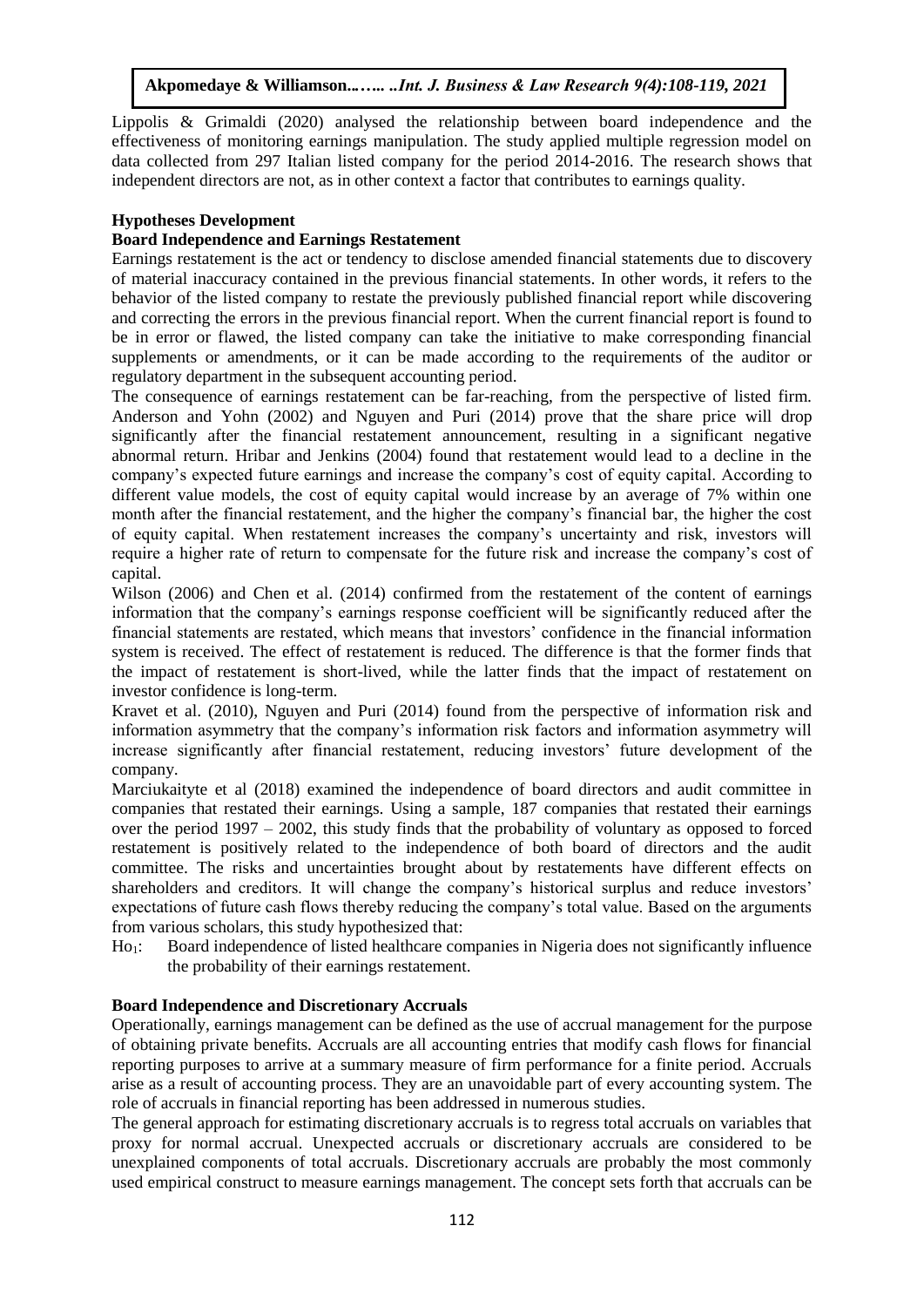split into two components; discretionary and nondiscretionary accruals. Nondiscretionary accruals are the 'normal part' of earnings that results from the neutral application of accounting rules. On the other hand, discretionary accruals are those caused by conservative or aggressive accounting policy choice. Neither discretionary nor nondiscretionary accruals are directly observable and have to be estimated using accounting data.

Extant empirical evidence on the relationship between board independence and discretionary accruals is mixed. Al Azeez et al (2019) examined the impact of board characteristics on earnings management (as proxied by discretionary accruals) in the international oil and gas corporations in the world. This study applied a quantitative research approach, secondary data, a sample of 71 corporations were selected from top 250 corporations for just one year 2016. The findings of this study indicated that the board independence has a significant impact on the reduction of earnings management.

Salihi & Kamardin (2015) studied the relationship between CEO dualities, directors' independence and discretionary accruals in the Nigerian industrial goods companies. A total of 24 companies in the industrial goods sector of the Nigerian stock exchange were analyzed using multiple linear regression on a secondary data for the period  $2011 - 2014$ . The result of the study showed that board directors' independence is insignificantly related to discretionary accruals. Thus, from the foregoing the hypothesis is constructed as follows:

Ho2: Board independence of listed healthcare companies in Nigeria does not significantly influence their discretionary accruals.

## **METHODOLOGY**

This study adopted ex-post facto research design to investigate the relationship between board independence and earning management listed healthcare firms in Nigeria. For the purpose of this study, a sample of 11 listed healthcare companies was used out of the population that was made up of the thirteen (13) quoted healthcare companies on the Nigeria Stock Exchange as at 30 December, 2019. Pearson Product Moment Correlation and Ordinary Least Square (OLS) multiple regressions was adopted.

#### **Measurement of Variables**

## *Discretionary Accruals (DACC)*

This study adopts modified Jones Model (Jones 1991; and Dechow et al; 1995) to measure discretionary accrual. Dechow *et al;* (1995) and Guay *et al*; (1996) argued that the modified Jones model is the most powerful model for estimating discretionary accruals among the existing models.

To measure discretionary accruals, we adopt the three-stage approach whereby the relevant data are taken and total accrual estimated there from as follows:

**Stage 1:** estimation of total accruals is the difference between earnings and cash flows from operating activities

$$
\widetilde{T}ACC_{it} = \text{NOI}_{it} - \text{COF}_{it}
$$

where i represent a sampled firm and t represents any study period from 2012 to 2019, NOI represents net operating income and COF represents net cash flow from operating activities

**Stage 2:** estimating the parameters (i.e.  $a_1$ ,  $a_2$  and  $a_3$ ) of the following model:

TACC<sub>it</sub> = 
$$
\hat{a}_1 (1/T A_{it-1}) + \hat{a}_2 [(\Delta REV_{it-} \Delta REC_{it})/TA_{it-1}] + \hat{a}_3 (PPE_{it}/TA_{it} - 1)
$$

**Stage 3:** estimating the non-discretionary accruals being the absolute values of the residuals. We use the absolute value because either positive or negative discretionary accruals are considered as earnings management behavior (Chen et al; 2007; Barth et al; 2008)

#### **Earnings Restatement**

In line with the works of Palmrose, Richardson and Scholz (2004), earnings restatement is used to measure earnings management. The manifestation of prior period adjustment is to be taken as a confirmation that the firm has engaged in earnings restatement. Accordingly, earnings restatement, (*ERST*) is to be observed as a dummy variable, taking value equal to 1 if in any reporting year, the sampled firm made any prior year adjustment in its book, and 0 value if otherwise.

$$
ERST\binom{A}{it} = \begin{cases} 1, & if \ Nl_{t-1} \text{ is invalid} \\ 0, & if \ Nl_{t-1} \text{ is valid} \end{cases}
$$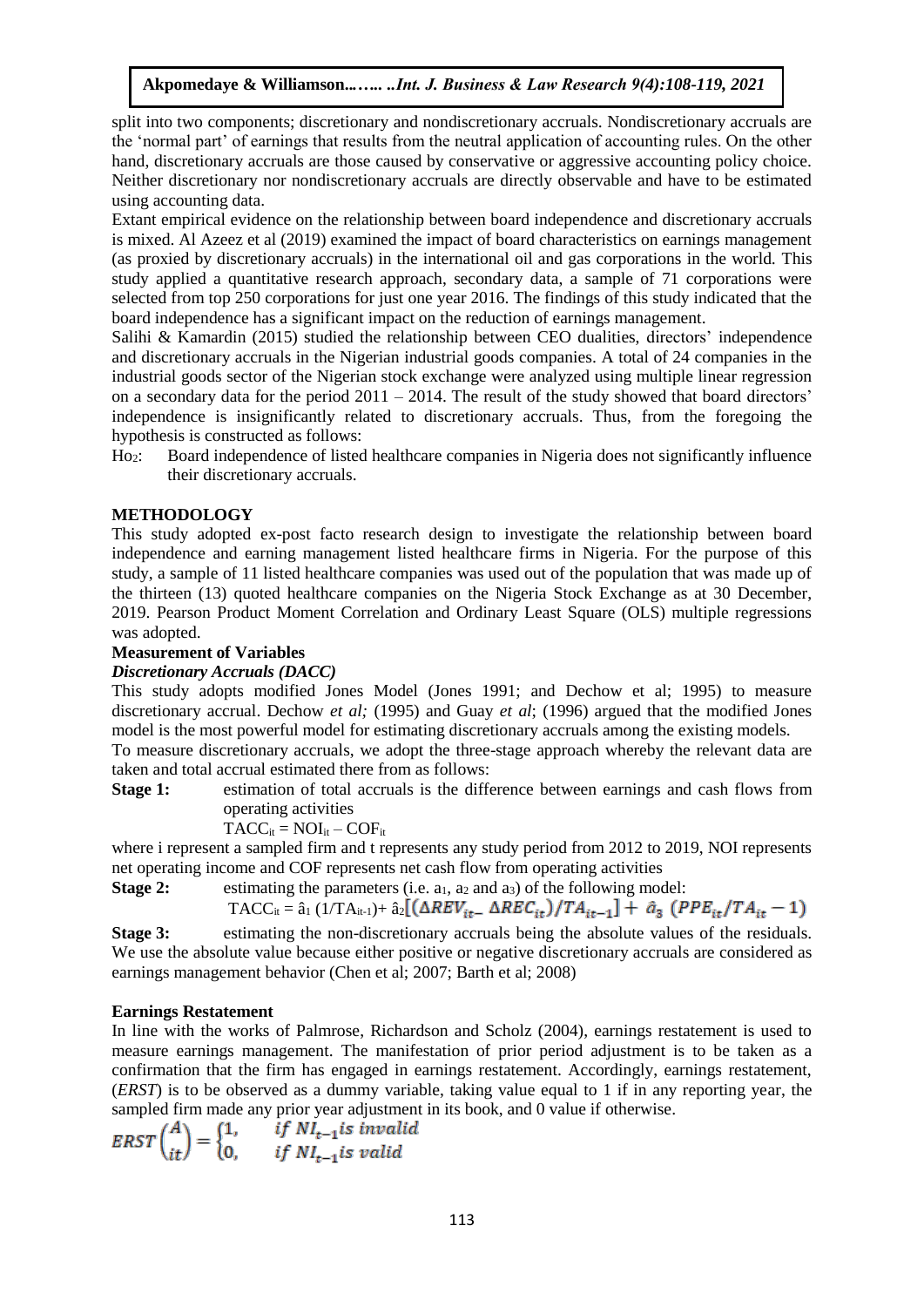Where *i* represents any of sampled firm; *t* represents time (years); and *NI* represents reported net income. It reads; for sampled firm *i*, in any year of observation *t,* if the reported net income for the immediate past year is invalid, *ERST* is equal to 1, otherwise 0.

## **Board Independence**

In line with empirical literature, board independence is measured through the ratio of independent directors to the total directors as follows:

$$
BIND = \frac{n(\text{INED})_{it}}{n(\text{BSIZE})_{it}}
$$

Where, n (INED)<sub>it</sub> reads: number of independent non-executive directors of firm i in period t, and n(BSIZE)it reads; number of board size for firm i in period t.

## **RESULTS**

## **Descriptive Analysis**

In order to have perceptive insight into the relative degree of prevalence of the manifest constructs of each of the study's variables, we present a descriptive statistics highlighting the central tendency, dispersion, and distributive properties of the constructs. Accordingly, each of the variables and their descriptive statistics are presented in table below:

| <b>Table 4.1: Descriptive Statistics</b> |          |             |             |  |  |
|------------------------------------------|----------|-------------|-------------|--|--|
|                                          | DACC     | <b>ERST</b> | <b>BIND</b> |  |  |
| Mean                                     | 0.535407 | 0.492063    | 0.361577    |  |  |
| Median                                   | 0.441777 | 0.000000    | 0.400000    |  |  |
| Maximum                                  | 2.263795 | 1.000000    | 0.500000    |  |  |
| Minimum                                  | 0.008410 | 0.000000    | 0.187500    |  |  |
| Std. Dev.                                | 0.451644 | 0.503953    | 0.083554    |  |  |
| <b>Skewness</b>                          | 1.532636 | 0.031750    | $-0.078167$ |  |  |
| Kurtosis                                 | 6.043689 | 1.001008    | 2.113305    |  |  |
|                                          |          |             |             |  |  |
| Jarque-Bera                              | 48.98233 | 10.50000    | 2.128006    |  |  |
| Probability                              | 0.000000 | 0.005248    | 0.345072    |  |  |
|                                          |          |             |             |  |  |
| Sum                                      | 33.73065 | 31.00000    | 22.77937    |  |  |
| Sum Sq. Dev.                             | 12.64689 | 15.74603    | 0.432839    |  |  |
|                                          |          |             |             |  |  |
| <b>Observations</b>                      | 63       | 63          | 63          |  |  |
|                                          |          |             |             |  |  |

*Key:*

| <i>DACC</i> | Discretionary Accruals    |  |
|-------------|---------------------------|--|
| ERST        | Earnings Restatement      |  |
| <i>BIND</i> | <b>Board Independence</b> |  |

According to the table above, DACC was operationalized in a ratio scale as the absolute residual of regression equation of total accruals on change in turnover and tangible assets, where each term is scaled by total assets, using industry-wide data covering from 2012 to 2019. The regression equation achieved an explanatory capacity of 99.46% with an F-statistic of 2733.53 indicating a good fit of the data. The mean discretionary accrual observed is 0.5354 while the median is 0.4418. This can be interpreted to mean that, the income of an average firm out of the sampled firms over the period of observation, is either overstated or understated by 53.54 kobo (or 44.18 kobo if we take median as average) per  $\mathbb{H}1$  of the firm's total asset. The maximum and minimum discretionary accruals are  $\mathbb{H}2.26$  and 0.84 kobo per naira worth of total assets respectively. This practice however, is not widespread as indicated by the standard deviation (0.4516) and positive skewness (1.533). The standard deviation shows that actual data points deviate significantly away from the mean, implying that there are firms whose discretionary accruals are higher or less. The positive skewness on the other hand shows that there are more discretionary accruals lying to the right of the mean (i.e. lower than the average) than there are discretionary accruals lying to the left of the average. Furthermore, discretionary accruals are not normally distributed as the Jarque-Bera statistic (48.98) and associated probability value (0.000) shows.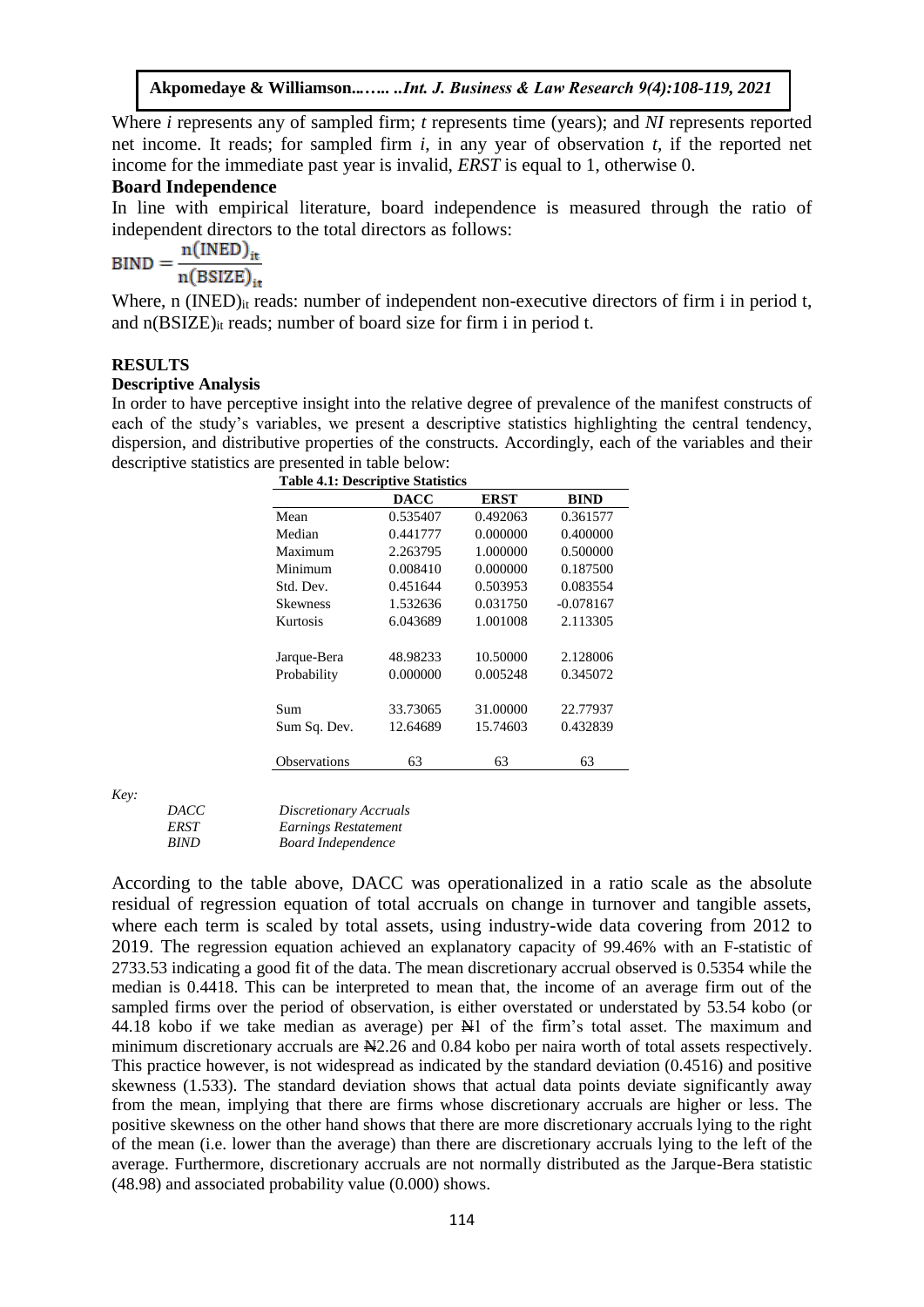*ERST* was operationalized dichotomously as 1 if there is restatement in any financial year or zero if there is no restatement in any financial year. According to table 4.2, the average incidence of earnings restatement in the Nigerian healthcare industry is 0.333 with a standard deviation of 0.475. Standard deviation being greater than the mean suggests that earnings restatement was not widespread during the period under review. Both the skewness and Jarque-Bera statistic support the view that earnings restatement is not normally distributed, thus further supporting the non-widespread of earnings restatement.

BIND was similarly operationalized as the proportion of the number of directors on board of the company, constituting non-executive directors. The mean and median observations are 0.3616 and 0.4 respectively. The standard deviation is 0.08355, which indicates a slight variability. **Inferential Analysis**

| Correlation<br>Probability |             |             |             |
|----------------------------|-------------|-------------|-------------|
| Observations               | <b>DACC</b> | <b>ERST</b> | <b>BIND</b> |
| <b>DACC</b>                | 1.000000    |             |             |
|                            |             |             |             |
|                            | 63          |             |             |
| <b>ERST</b>                | 0.080817    | 1.000000    |             |
|                            | 0.5323      |             |             |
|                            | 63          | 63          |             |
| <b>BIND</b>                | $-0.240892$ | 0.235425    | 1.000000    |
|                            | 0.0093      | 0.0323      |             |
|                            | 63          | 63          | 63          |
|                            |             |             |             |

| Table 4.2: Board Independence Versus Earnings Management |  |  |  |
|----------------------------------------------------------|--|--|--|
|----------------------------------------------------------|--|--|--|

Here, we employed inferential statistics to test the hypotheses that we presented in 2.4, using bivariate analytical approach. In bivariate analysis as it is applicable in the current study, the objective is to analyze the relationship (in terms of significance and direction) of the two (i.e. dependent and independent) variables. Pearson's product moment correlation coefficient is the preferred tool of analysis. The null hypothesis rejection criterion is based on 5% level of significance (i.e. 95% confidence interval range). In other words, if the probability value of the estimated correlation coefficient is less than or equal to 5% (i.e.  $PV \le 0.05$ ), the null hypothesis related to the coefficient is rejected. On the other hand, if the probability value of the estimated coefficient is greater than 5% (i.e.  $PV > 0.05$ ), the null hypothesis related to the coefficient is accepted. The results of the correlation analyses of the pairs of all the variables are presented in Table 4.2.

## **DISCUSSION OF FINDINGS**

The result of our analysis is significant to the subject matter and directly to our model expectations (*a priori* expectations) and completely supported the Agency theory. From our analysis, both of the two hypotheses concerning board independence and earnings management were confirmed to have significant relationship. Specifically, we found out that board independence was significantly related to earnings restatement. This implies that nonexecutive directors' monitoring activity is enough deterrence to put management's earnings restatement tendency under check. Again, a significant and negative relationship was observed between board independence and discretionary accruals. This result implies that monitoring activities of outside directors are able to check against management's discretionary accounting practices, thus confirming the postulations of Fama and Jensen (1983). Fama and Jensen (1983) argued that a board comprising majority of outside directors have the tendency of reducing agency conflict as they provide effective monitoring tool to the board. The premise of their argument is that boards are needed to monitor and control the actions of directors due to latter's opportunistic behavior (Berle & Means, 1932, and Jensen & Meckling, 1976). Fama and Jensen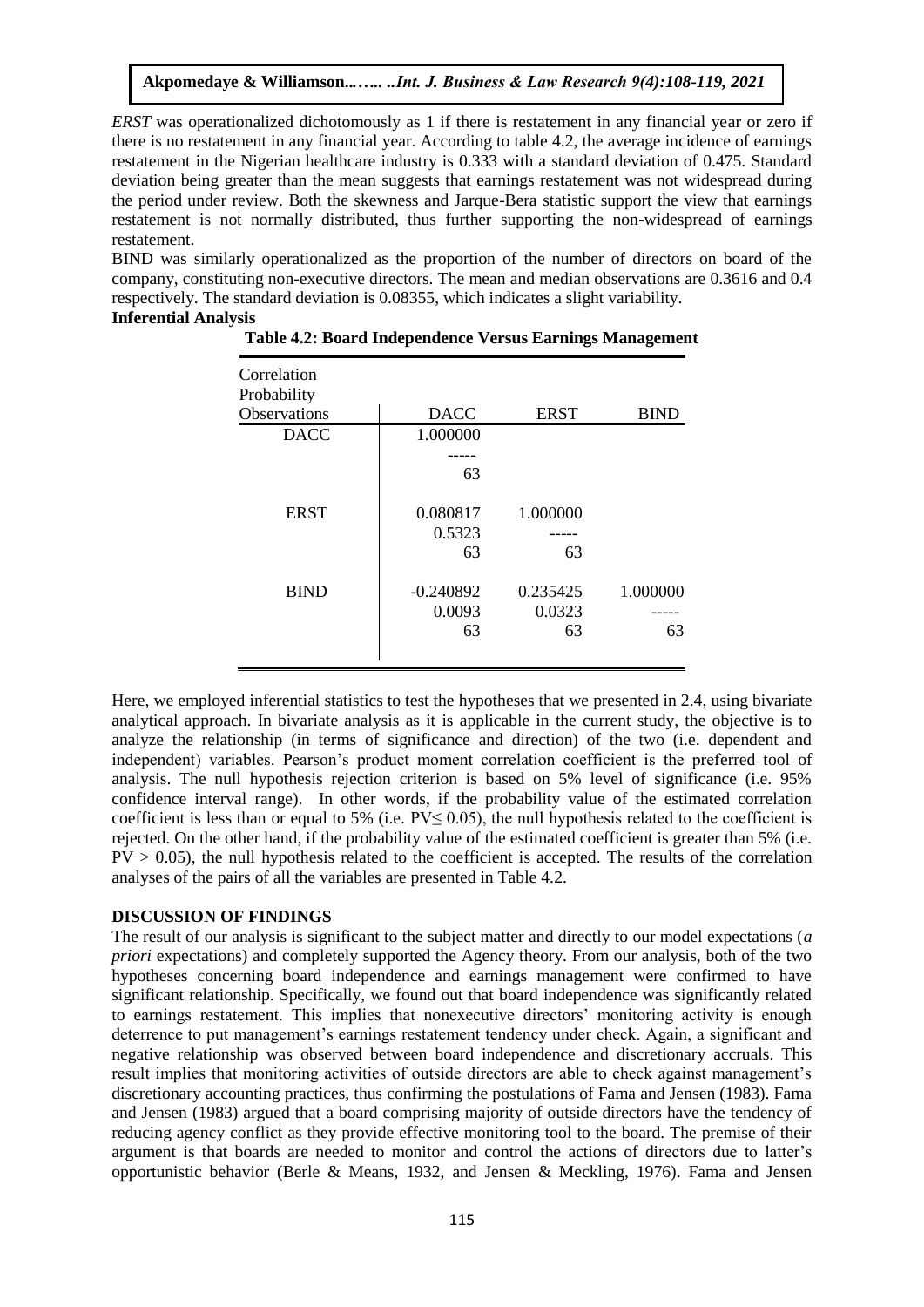(1983) argued that the inclusion of outside directors increases the board's ability to be more efficient in monitoring the top management and to ensure there is no involvement of top managers to expropriate stakeholders' wealth. This finding is consistent with the works of Egbunike et al., (2015), Imoheayo et al. (2016), Kankanage (2015), Olatunde & Fumilayo (2019), Bello (2011), Uwuigbe (2014) and Comett (2009), however sharply deviates from the findings of Abata & Migiro(2017), Park & Shin (2004) and Jaggi et al. (2007). Park and Shin (2004) did not find empirical support on the association between earnings management and board independence for their Canadian sample where the corporate governance is highly concentrated and a large block holder controls the public traded firms in Canada. Furthermore, study by Jaggi *et al*. (2007) provided evidence of insignificant relationship between proportions of non-executive directors and accrual quality in high familyownership samples of Hong Kong listed firms which suggest that the monitoring effectiveness of independent directors is reduced in family controlled firms. The result may be different if the study includes other firms not only family controlled firms because the independent directors are selected based on merit rather than family consideration.

Going by the foregoing therefore, it is arguable to conclude that the notion of how board independence influence earnings management is inconclusive. On one hand, this conclusion is premised on the divergence of correlational significance over the surrogacy of the two measures of earnings management regarding their correlation with board independence. On the other hand, it is conclusive because of conveyance of correlational direction between the two proxies of earnings management. While earnings restatement associates negatively with board independence, discretionary accrual relates negatively with board independence.

## **CONCLUSIONS**

On the final analysis, it was found that board independence of listed healthcare companies in Nigeria significantly influence the probability of their earnings restatement. Also, it is the finding that board independence of listed healthcare companies in Nigeria significantly influences their discretionary accruals. However, the measures contribute to our understanding of the underlying latent construct in relation to the selected dimensions of board structure. This study has produced evidence that is consistent with independent directors having strong incentives to curb earnings management tendencies. Thus, the study concludes that independent members of boards of directors are an important element in overall corporate governance as they are believed to serve as a control over possible self-interest actions by company management and thereby reduce agency costs.

## **RECOMMENDATIONS**

Listed healthcare companies should ensure adequate and rewarding remuneration package to attract and retain industry-experienced independent professionals to serve on their boards in non-executive capacity. Having independent non-executive directors in the boards of these companies enhance not only their transparency and disclosure quality, but will also energize the monitoring capacity and effectiveness of the board.

## **REFERENCES**

- Abata, M.A., & Migiro, S.O. (2016). Corporate governance and management of earnings: Empirical evidence from selected Nigerian listed companies. *Investment Management and Financial Innovations*, 13(2), 189-205.
- Al Azeez, H.A.R., Sukoharsono, E.G., Rockhudin, & Andayani, W. (2019). The impact of board characteristics on earning management in the international oil and gas corporations. *Academy of Accounting and Finance Studios Journal*. 23(1), 1-26.
- Alves, S. (2014). The effect of board independence on the earnings quality: Evidence from Portuguese listed companies. *Australasian Accounting Business and Finance Journal*. 8(3), 23-44.
- Anderson, K.L., & Yohn, T.L. (2002). The Effect of 10-K Restatement on Firm Value, Information Asymmetries and Investors Reliance on Earnings. Working Paper, Georgetown University, Washington DC.
- Beasley, M. (1996). An empirical analysis of the relationship between the board of director composition and financial statement fraud. *The accounting review*, 71 (4), 443-465.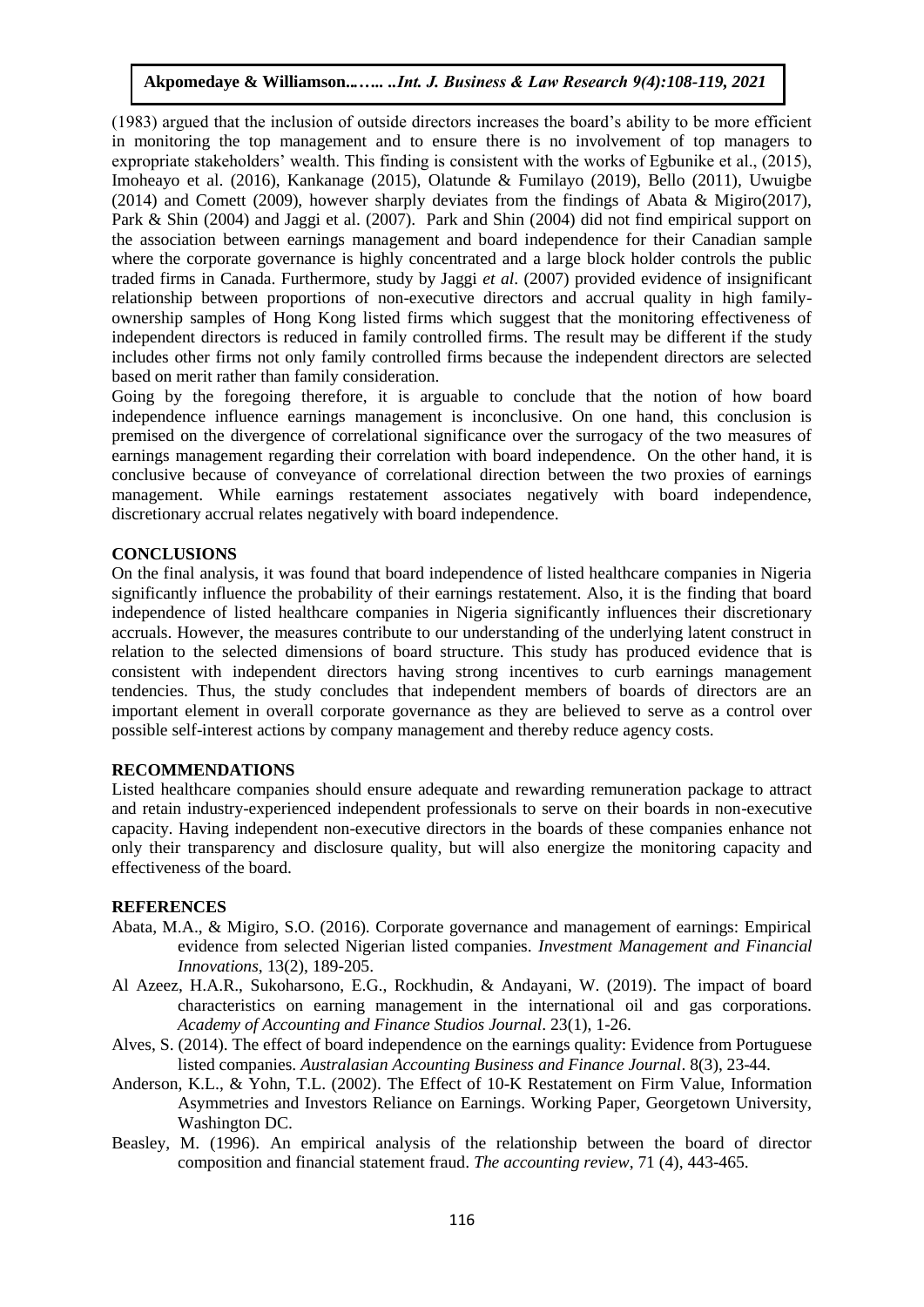- Beekes, W., Pope, P., & Young, S. (2004). The link between earnings timeliness, earnings conservation and board composition: *Evidence from the UK. Corporate Governance: International Review*. 12, 47-59.
- Bello (2011). Corporate governance and accounting ethics in Nigeria. *Proceedings of the International Conference in Management* (ICM 2011).
- Busirin, M.F., Azmi, N.A., & Zakaria, B. (2015). How effective is board independence to the monitoring of earnings manipulation? *Procedia Economics and Finance*. 31, 462-469.
- Chen K.Y., Elder R.J., & Hsieh Y.M. (2007). "Corporate governance and earnings management: The implications of corporate governance best-practice principles for Taiwanese listed companies" available at: [http://ssrn.com/abstract=981926.](http://ssrn.com/abstract=981926)
- Chen, X., Cheng, Q. & Lo, A.K. (2014). Is the decline in the information content of earnings following restatements short-lived. *The Accounting Review, 89*, 177-207.
- Cheng, Q., Chen, X., & Wang, X. (2015). Does increased board independence reduce earnings management? Evidence from recent regulation reforms. *American Accounting Association Annual Meeting*. 20(2), 899-933.
- Clark, T. (2004). *Theories of corporate governance: The philosophical foundations of corporate governance*. London: Routledge.
- Cornett, M.M., McNutt, J.J., & Tehranian, H. (2009). Corporate governance and earnings management at large U.S banks. Holding companies. *Journal of Corporate Finance,* 15, 412-430.
- Daily, C.M., Dalton, D.R., & Canella, A.A. (2003). Corporate governance: Decades of dialogue and data. *Academy of Management Review*, 28(3), 371-382.
- Davidson, W.N., Jirapon, Y., Kim, Y.S., & Nemac, C. (2005). Earning management following duality-creating succession: ethnostatistics impression, management and agency theory. Academy of Management, 2, 267-275.
- Dechow, P.M., Sloan, R.G., & Sweeney, A.P. (1996). Causes and consequences of earnings manipulation: An analysis of firms subject to enforcement actions by the sec. *Contemporary accounting research*, *13*(1), 1-36.
- Egbunike, A.P., Ezelibe, C.P., & Aroh, N.N. (2015). The influence of corporate governance on earnings management practices: A study of some selected quoted companies in Nigeria. *American Journal of Economics, Finance and Management,* 1(5), 482-493.
- Fama, E., & Jensen, M. (1983). Separation of ownership and control. *Journal of Law and Economics*, 26: 301–325.
- Fodio, I.F., Ibikunle, J., & Oba, V.C., (2013). Corporate governance mechanisms and reported earnings quality in listed Nigerian insurance firms. *International Journal of Finance and Accounting,* 2(5), 279- 286.
- Garcia Lara, J., Garcia Osma, B., & Penalva, F. (2007). Board of directors' characteristics and conditional accounting conservatism: Spanish evidence. *European Accounting Review,* 16(1), 727-755.
- Guo, H., & Ying, Q. (2015). Investor attention and earnings management: Empirical evidence from listed firms in China. Research Journal of Finance and Accounting 6 (20), 53-58.
- Hashin, H.A., & Devi, S.S. (2008). Board independence, CEO duality and accrual management: Malaysian evidence. *Asian Journal of Business and Accounting,* 1(1), 27-46.
- Hermanson, D.R., & Rittenberg, L.E. (2003). Internal audit and organizational governance. *Research opportunities in internal auditing*. 1 (1), 25-71.
- Hribar, P. & Jenkins, N.T. (2004). The effect of accounting restatements on earnings revisions and the estimated cost of capital. *Review of Accounting Studies, 9*, 337-356.
- Idris, M., Abusiam, Y., & Nassar, M., (2017). "Board independence, earnings management and the moderating effect of family ownership in Jordan", *Management and Marketing Challenges for the Knowledge Society*. 13(2), 985-994.
- Imoleayo, O.F, Omolehinwa, E., Mukoro, D.O., & Egbide, B.E. (2016). Earnings management and board structure. DOI 10.1177/21582440 16667992.
- Jaggi, B. & Laung, S. (2007). Impact of family dominance a monitoring of earning management by audit committee evidence from Hong Kong. *Journal of International Accounting and Taxation,* 16(1), 27-50.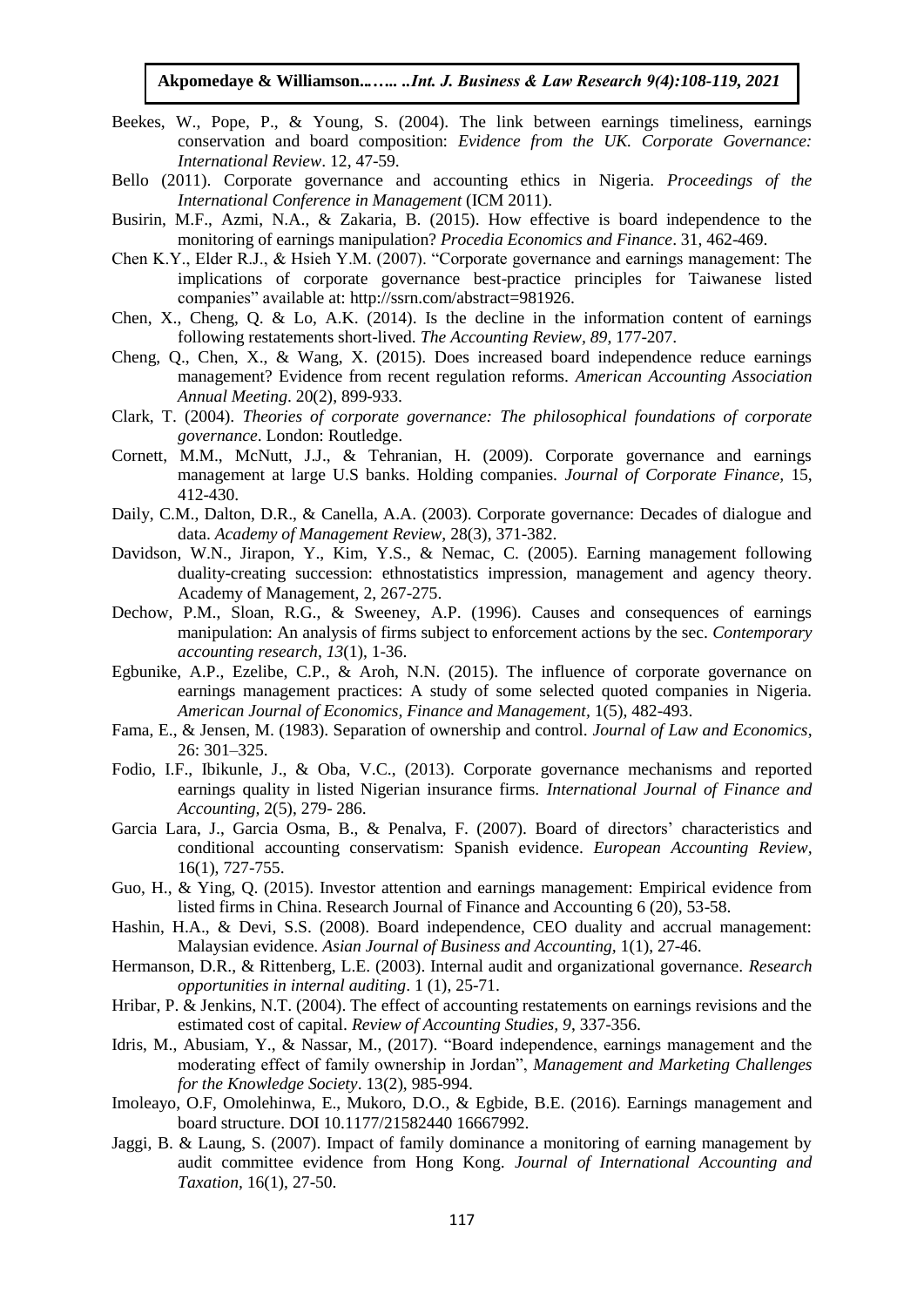- Johari, N. H., Saleh, N.M., Jaffar, R., & Hassan, M. (2008). The influence of board independence, competency, and ownership on earnings management in Malaysia. *International Journal of Economics & Management*. 2(2), 281-306.
- John, K., & Senbet, L.W. (1998). Corporate governance and board effectiveness. *Journal of Banking and Finance*, 22(1), 371-403.
- Kamaruzaman, A.J., Mazlifa, M.D., & Maisarah, A.R. (2009). The association between firm characteristic and financial statement transparence: *The case of Egypt International Journal of Accounting,* 18(2) 211-223*.*
- Kankanamage, C.A. (2015). The relationship between board characteristics and earnings management: Evidence from Sri Lankan listed companies. *Kelaniya Journal of Management,* 4(2), 36-43.
- Khalil, M., & Ozikan, A. (2016). Board independence, audit quality and earnings management: Evidence from Egypt. *Journal of Emerging Market Finance* 15(1), 84-118.
- Klein, A. (2002). Audit committee, board of director characteristics, and earnings management. *Journal of Accounting and Economics* 33 (3), 375-400.
- Kravet, T. & Shevlin, T. (2010). Accounting restatements and information risk. *Review of Quantitative Finance and Accounting*, 15, 264-294.
- La Porta, R., Lopez-de-Silanes, F., Shleifer, A., & Vishny, R. (2000). Investor protection and corporate governance. *Journal of Financial Economics*, 58, 3-27.
- Lin, J. W., & Hwang, M.I. (2010). Audit quality, corporate governance and earnings management: A Meta-Analysis. *International Journal of Auditing*. 14, 57-77.
- Lippolis, S., & Grimaldi, F. (2020). Board independence and earnings management: evidence from Italy. *International Journal of Business and Management* 15(8), 26 – 38.
- Lubatkin, M., Lane, P., Collin S.O.M., & Very, P. (2005). Origins of corporate governance in the USA, Sweden and France. *Organization Studies,* 26(6), 867-888.
- Luo, J., & Jeyaraj, S.S. (2019). Board characteristics and earnings management: Empirical analysis of UK listed companies. *European Journal of Accounting Auditory and Finance Research*. 7(5), 27-54.
- Marciukaityte D., Szewizyk, S.H., & Varma, R. (2018). Voluntary vs. forced financial restatements: The role of board independence. *Financial Analysts Journal*. 65(50), 51-65.
- Mohammadu A. (2012). Earnings quality, constructs and measures. *School of Economics, Kingston University*. London*.*
- Musa, A.F., & Luka, M. (2014). Corporate governance mechanism and earnings management of listed oil and gas companies in Nigeria: The certified national accountant. A b-monthly *Journal of the Association of National Accountants of Nigeria*, 42-46.
- Nguyen, D. & Puri, T.N. (2014). Information asymmetry and accounting restatement NYSE-AMEX and NASDAQ evidence. *Review of Quantitative Finance and Accounting,* 43, 211-244.
- Olaoye, F.O., & Adewumi, A.A. (2018). Corporate governance and earnings management of deposit money bank in Nigeria. *International Journal of Scientific and Engineering Research*. 9(7), 184-199.
- Olatunde, O.J., & Oluwafunmilayo, A.E. (2019). Corporate governance on earnings management in listed deposit money bank in Nigeria. *International Journal of trend in Scientific Research and Development,* 4(1), 1-10.
- Padilla, A. (2000). Can agency theory justify the regulation of insider trading? *The quarterly Journal of Austrian Economics.* 5(1), 3-38.
- Palmrose, Z.-V., Scholz, S. & Wahlen, J.M. (2004). The circumstances and legal consequences of Non-GAAP reporting: Evidence from Restatements. *Contemporary Accounting Research*, 21, 139-180.
- Park & Shin (2004). Board composition and earnings management in Canada. *Journal of Corporate Finance¸*10(3), 431-457.
- Peasnell, K.P. Young, S. (2000). Detecting earnings management using cross-sectional abnormal accrual models. *Accounting and Business Research*, 30(4), 313-326.
- Peasnell K.V., Pope P.F., & Young S. (2000). Board monitoring and earnings management: Do outside directors' influence abnormal accruals. Available at: <http://ssrn.com/abstract=249557>